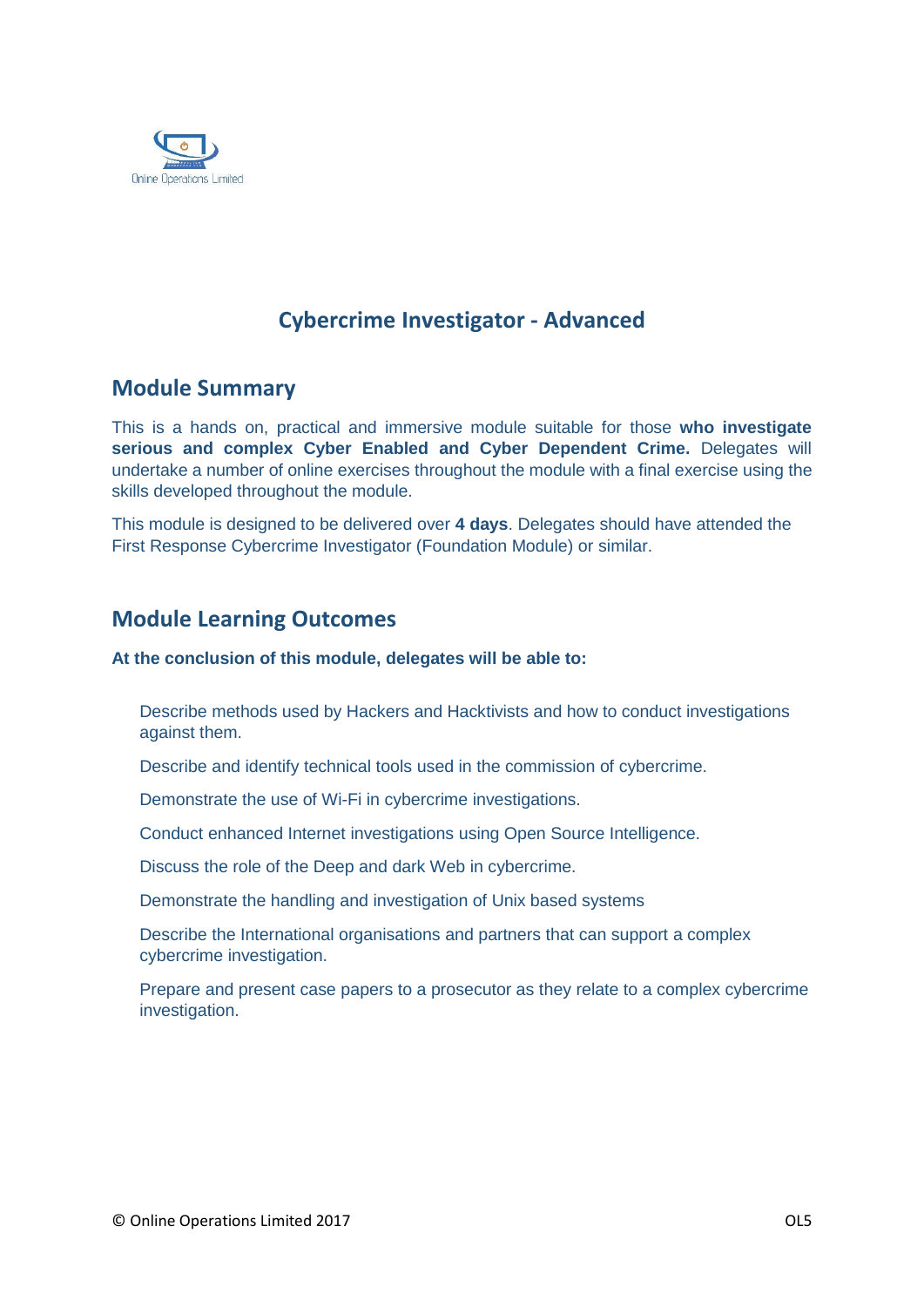| <b>Session 1</b>                                  | <b>Session 2</b>                                             | <b>Session 3</b>                                                       | <b>Session 4</b><br><b>Session 5</b>                                          |                                                                                                     |                       |
|---------------------------------------------------|--------------------------------------------------------------|------------------------------------------------------------------------|-------------------------------------------------------------------------------|-----------------------------------------------------------------------------------------------------|-----------------------|
| <b>Introductions and</b><br><b>Course Outline</b> | <b>Review of Foundation</b><br><b>Course Learning</b><br>1.1 | Investigation of Hacking and<br><b>Denial of Service crimes</b><br>1.2 | Technical Tools and Techniques Employed by Cyber Criminals<br>1.3             |                                                                                                     |                       |
| Introduction to Wi-Fi and Wi-Fi Surveys<br>2.1    |                                                              |                                                                        | <b>Enhanced Open Source Tools and Techniques</b><br>2.2                       |                                                                                                     |                       |
| The Deep and Dark Web<br>3.1                      |                                                              | Dealing with Apple and Unix<br><b>Based Systems</b><br>3.2             | <b>International Partners and Law</b><br><b>Enforcement Procedures</b><br>3.3 | Preparation and presentation of digital<br>evidence in a complex cybercrime<br>investigation<br>3.4 |                       |
| Exercise<br>4.1                                   |                                                              |                                                                        | <b>Exercise Debrief</b><br>4.2                                                | Review of learning<br>4.3                                                                           | <b>Course Closure</b> |

**All courses are fully customisable to clients bespoke requirements**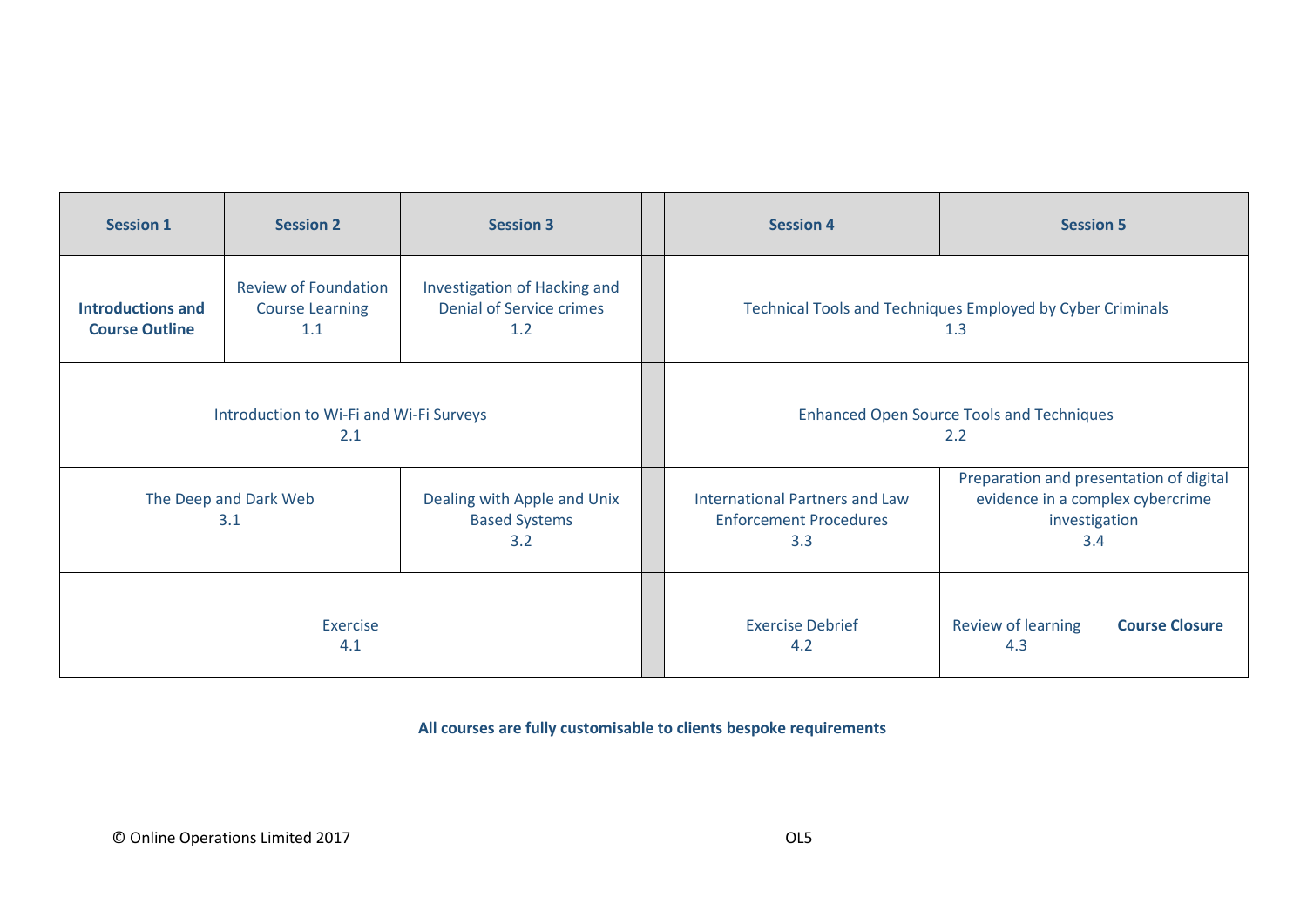# **Module Delivery Sessions**

## **Module Opening**

- 1.0.1 Health and Safety
- 1.0.2 Module Outline
- 1.0.3 Learning Outcomes and Timetable
- 1.0.4 Introductions

## **Review of Foundation Course Learning**

- 1.1.1 What is cybercrime?
- 1.1.2 Computer networks and the Internet
- 1.1.3 Digital forensic principles
- 1.1.4 Identification, securing and presenting digital evidence

## **Investigation of Hacking and Denial of Service (DOS, DDOS) crimes**

- 1.2.1 The hacking cycle
- 1.2.2 Who are the hackers?
- 1.2.3 Types of hacking attack
- 1.2.4 Preventing and identifying hacking attacks
- 1.2.5 Investigative techniques in hacking crimes
- 1.2.6 Investigative techniques in denial of service crimes

## **Technical Tools and Techniques Employed by Cyber Criminals**

- 1.3.1 Online hacking tools
- 1.3.2 Installable hacking tools
- 1.3.3 Social engineering techniques
- 1.3.4 Hacker forums and channels (clear and dark web)
- 1.3.5 Data leaks and distribution of data
- 1.3.6 Penetration testing
- 1.3.7 Virtualisation

#### **Introduction to Wi-Fi and Passive Wi-Fi Surveys**

- 2.1.1 Description of Wi-Fi
- 2.1.2 Optimising Wi-Fi signal and reception
- 2.1.3 Wi-Fi signatures and probes
- 2.1.4 Wi-Fi passive survey tools
- 2.1.5 Wi-Fi capture tools
- 2.1.6 Wireshark and capture analysis

## **Enhanced Open Source Tools and Techniques**

- 2.2.1 Commercial open source tools
- 2.2.2 Enhanced free open source tools
- 2.2.3 Social media exploitation
- 2.2.4 Geolocation tools and services
- 2.2.5 Data mapping and analysis
- 2.2.6 Digital image analysis
- 2.2.7 Email analysis